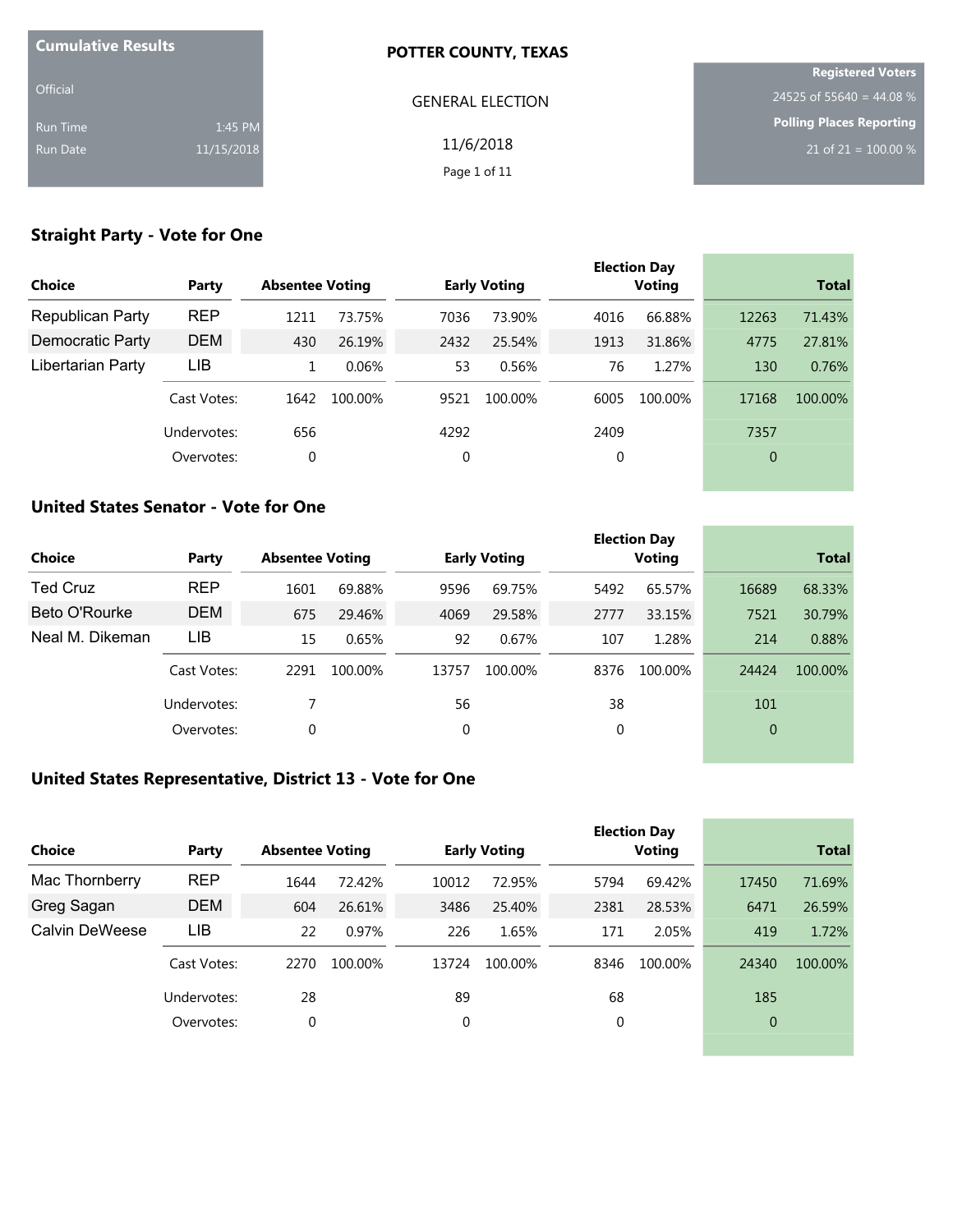| <b>Cumulative Results</b> |            | POTTER COUNTY, TEXAS    |                                  |
|---------------------------|------------|-------------------------|----------------------------------|
|                           |            |                         | <b>Registered Voters</b>         |
| <b>Official</b>           |            | <b>GENERAL ELECTION</b> | 24525 of 55640 = 44.08 %         |
| Run Time                  | 1:45 PM    |                         | Polling Places Reporting         |
| Run Date                  | 11/15/2018 | 11/6/2018               | 21 of 21 = $\overline{100.00\%}$ |
|                           |            | Page 2 of 11            |                                  |

\_\_\_\_\_\_\_

the control of the control of the control of

# **Governor - Vote for One**

| <b>Choice</b>     | Party       | <b>Absentee Voting</b> |         |       | <b>Early Voting</b> |      | <b>Election Day</b><br><b>Voting</b> |       | <b>Total</b> |
|-------------------|-------------|------------------------|---------|-------|---------------------|------|--------------------------------------|-------|--------------|
| Greg Abbott       | <b>REP</b>  | 1663                   | 73.03%  | 9884  | 72.01%              | 5752 | 68.80%                               | 17299 | 71.01%       |
| Lupe Valdez       | <b>DEM</b>  | 599                    | 26.31%  | 3646  | 26.56%              | 2429 | 29.06%                               | 6674  | 27.40%       |
| Mark Jay Tippetts | LIB         | 15                     | 0.66%   | 195   | 1.42%               | 179  | 2.14%                                | 389   | 1.60%        |
|                   | Cast Votes: | 2277                   | 100.00% | 13725 | 100.00%             | 8360 | 100.00%                              | 24362 | 100.00%      |
|                   | Undervotes: | 21                     |         | 88    |                     | 54   |                                      | 163   |              |
|                   | Overvotes:  | 0                      |         | 0     |                     | 0    |                                      | 0     |              |
|                   |             |                        |         |       |                     |      |                                      |       |              |

### **Lieutenant Governor - Vote for One**

| <b>Choice</b>                    | Party       | <b>Absentee Voting</b> |         |       | <b>Early Voting</b> |      | <b>Election Day</b><br><b>Voting</b> |          | <b>Total</b> |
|----------------------------------|-------------|------------------------|---------|-------|---------------------|------|--------------------------------------|----------|--------------|
| Dan Patrick                      | <b>REP</b>  | 1592                   | 69.95%  | 9404  | 68.68%              | 5387 | 64.82%                               | 16383    | 67.48%       |
| Mike Collier                     | <b>DEM</b>  | 659                    | 28.95%  | 3998  | 29.20%              | 2644 | 31.81%                               | 7301     | 30.07%       |
| <b>Kerry Douglas</b><br>McKennon | LIB         | 25                     | 1.10%   | 291   | 2.13%               | 280  | 3.37%                                | 596      | 2.45%        |
|                                  | Cast Votes: | 2276                   | 100.00% | 13693 | 100.00%             | 8311 | 100.00%                              | 24280    | 100.00%      |
|                                  | Undervotes: | 22                     |         | 120   |                     | 103  |                                      | 245      |              |
|                                  | Overvotes:  | 0                      |         | 0     |                     | 0    |                                      | $\theta$ |              |

#### **Attorney General - Vote for One**

| Choice             | Party       | <b>Absentee Voting</b> |         |             | <b>Early Voting</b> |             | <b>Election Day</b><br><b>Voting</b> |       | <b>Total</b> |
|--------------------|-------------|------------------------|---------|-------------|---------------------|-------------|--------------------------------------|-------|--------------|
| Ken Paxton         | <b>REP</b>  | 1560                   | 68.78%  | 9397        | 68.71%              | 5459        | 65.64%                               | 16416 | 67.66%       |
| Justin Nelson      | <b>DEM</b>  | 674                    | 29.72%  | 3960        | 28.95%              | 2580        | 31.02%                               | 7214  | 29.73%       |
| Michael Ray Harris | LIB         | 34                     | 1.50%   | 320         | 2.34%               | 277         | 3.33%                                | 631   | 2.60%        |
|                    | Cast Votes: | 2268                   | 100.00% | 13677       | 100.00%             | 8316        | 100.00%                              | 24261 | 100.00%      |
|                    | Undervotes: | 28                     |         | 136         |                     | 98          |                                      | 262   |              |
|                    | Overvotes:  | 2                      |         | $\mathbf 0$ |                     | $\mathbf 0$ |                                      | 2     |              |
|                    |             |                        |         |             |                     |             |                                      |       |              |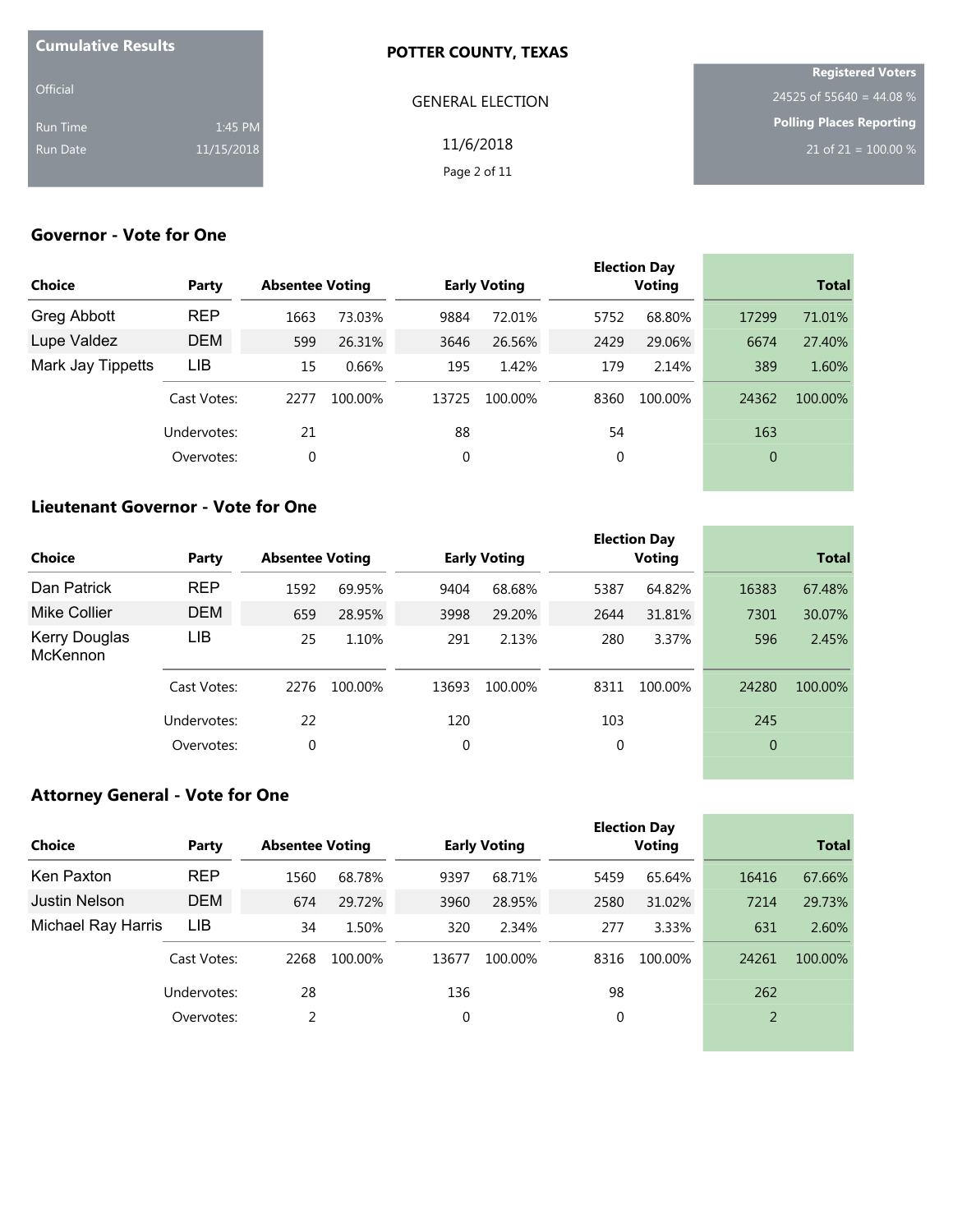| <b>Cumulative Results</b> |            | <b>POTTER COUNTY, TEXAS</b> |                          |
|---------------------------|------------|-----------------------------|--------------------------|
|                           |            |                             | <b>Registered Voters</b> |
| <b>Official</b>           |            | <b>GENERAL ELECTION</b>     | 24525 of 55640 = 44.08 % |
| Run Time                  | 1:45 PM    |                             | Polling Places Reporting |
| Run Date                  | 11/15/2018 | 11/6/2018                   | 21 of 21 = $100.00\%$    |
|                           |            | Page 3 of 11                |                          |

# **Comptroller of Public Accounts - Vote for One**

| <b>Choice</b>      | Party       | <b>Absentee Voting</b> |         |       | <b>Early Voting</b> |      | <b>Election Day</b><br><b>Voting</b> |                | <b>Total</b> |
|--------------------|-------------|------------------------|---------|-------|---------------------|------|--------------------------------------|----------------|--------------|
| Glenn Hegar        | <b>REP</b>  | 1572                   | 69.93%  | 9589  | 70.42%              | 5452 | 65.97%                               | 16613          | 68.85%       |
| Joi Chevalier      | <b>DEM</b>  | 636                    | 28.29%  | 3578  | 26.28%              | 2409 | 29.15%                               | 6623           | 27.45%       |
| <b>Ben Sanders</b> | LIB         | 40                     | 1.78%   | 450   | 3.30%               | 403  | 4.88%                                | 893            | 3.70%        |
|                    | Cast Votes: | 2248                   | 100.00% | 13617 | 100.00%             | 8264 | 100.00%                              | 24129          | 100.00%      |
|                    | Undervotes: | 46                     |         | 196   |                     | 150  |                                      | 392            |              |
|                    | Overvotes:  | 4                      |         | 0     |                     | 0    |                                      | $\overline{4}$ |              |
|                    |             |                        |         |       |                     |      |                                      |                |              |

# **Commissioner of the General Land Office - Vote for One**

|                |             |                        |         |       |                     |      | <b>Election Day</b> |                |              |
|----------------|-------------|------------------------|---------|-------|---------------------|------|---------------------|----------------|--------------|
| <b>Choice</b>  | Party       | <b>Absentee Voting</b> |         |       | <b>Early Voting</b> |      | Voting              |                | <b>Total</b> |
| George P. Bush | <b>REP</b>  | 1602                   | 70.92%  | 9615  | 70.48%              | 5501 | 66.33%              | 16718          | 69.10%       |
| Miguel Suazo   | <b>DEM</b>  | 612                    | 27.09%  | 3566  | 26.14%              | 2440 | 29.42%              | 6618           | 27.35%       |
| Matt Pina      | LIB         | 45                     | 1.99%   | 461   | 3.38%               | 353  | 4.26%               | 859            | 3.55%        |
|                | Cast Votes: | 2259                   | 100.00% | 13642 | 100.00%             | 8294 | 100.00%             | 24195          | 100.00%      |
|                | Undervotes: | 39                     |         | 171   |                     | 120  |                     | 330            |              |
|                | Overvotes:  | 0                      |         | 0     |                     | 0    |                     | $\overline{0}$ |              |

# **Commissioner of Agriculture - Vote for One**

| Choice                   | Party       | <b>Absentee Voting</b> |         |       | <b>Early Voting</b> |      | <b>Election Day</b><br><b>Voting</b> |                | <b>Total</b> |
|--------------------------|-------------|------------------------|---------|-------|---------------------|------|--------------------------------------|----------------|--------------|
| Sid Miller               | <b>REP</b>  | 1558                   | 69.06%  | 9463  | 69.44%              | 5417 | 65.50%                               | 16438          | 68.05%       |
| Kim Olson                | <b>DEM</b>  | 656                    | 29.08%  | 3842  | 28.19%              | 2601 | 31.45%                               | 7099           | 29.39%       |
| <b>Richard Carpenter</b> | LIB         | 42                     | 1.86%   | 323   | 2.37%               | 252  | 3.05%                                | 617            | 2.55%        |
|                          | Cast Votes: | 2256                   | 100.00% | 13628 | 100.00%             | 8270 | 100.00%                              | 24154          | 100.00%      |
|                          | Undervotes: | 42                     |         | 185   |                     | 144  |                                      | 371            |              |
|                          | Overvotes:  | 0                      |         | 0     |                     | 0    |                                      | $\overline{0}$ |              |
|                          |             |                        |         |       |                     |      |                                      |                |              |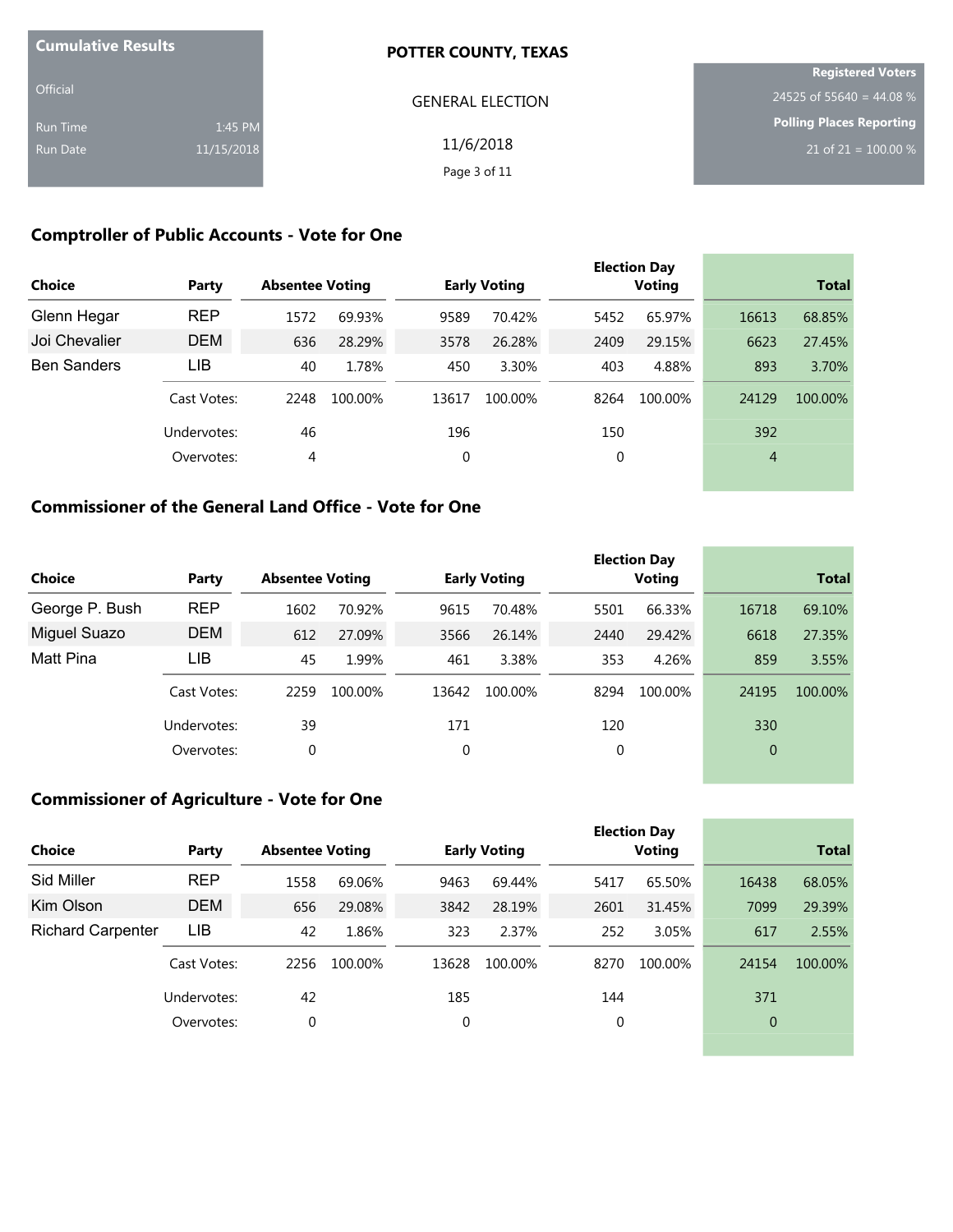| <b>Cumulative Results</b> |            | <b>POTTER COUNTY, TEXAS</b> |                          |
|---------------------------|------------|-----------------------------|--------------------------|
|                           |            |                             | <b>Registered Voters</b> |
| <b>Official</b>           |            | <b>GENERAL ELECTION</b>     | 24525 of 55640 = 44.08 % |
| Run Time                  | 1:45 PM    |                             | Polling Places Reporting |
| Run Date                  | 11/15/2018 | 11/6/2018                   | 21 of 21 = $100.00\%$    |
|                           |            | Page 4 of 11                |                          |

# **Railroad Commissioner - Vote for One**

| <b>Choice</b>    | Party       | <b>Absentee Voting</b> |         |       | <b>Early Voting</b> |      | <b>Election Day</b><br><b>Voting</b> |       | <b>Total</b> |
|------------------|-------------|------------------------|---------|-------|---------------------|------|--------------------------------------|-------|--------------|
| Christi Craddick | <b>REP</b>  | 1587                   | 70.31%  | 9659  | 70.96%              | 5507 | 66.66%                               | 16753 | 69.43%       |
| Roman McAllen    | <b>DEM</b>  | 628                    | 27.82%  | 3589  | 26.37%              | 2450 | 29.66%                               | 6667  | 27.63%       |
| Mike Wright      | LIB         | 42                     | 1.86%   | 363   | 2.67%               | 304  | 3.68%                                | 709   | 2.94%        |
|                  | Cast Votes: | 2257                   | 100.00% | 13611 | 100.00%             | 8261 | 100.00%                              | 24129 | 100.00%      |
|                  | Undervotes: | 41                     |         | 202   |                     | 153  |                                      | 396   |              |
|                  | Overvotes:  | 0                      |         | 0     |                     | 0    |                                      | 0     |              |
|                  |             |                        |         |       |                     |      |                                      |       |              |

## **Justice, Supreme Court, Place 2 - Vote for One**

|                 |             |                        |         |       |                     |      | <b>Election Day</b> |                |              |
|-----------------|-------------|------------------------|---------|-------|---------------------|------|---------------------|----------------|--------------|
| <b>Choice</b>   | Party       | <b>Absentee Voting</b> |         |       | <b>Early Voting</b> |      | <b>Voting</b>       |                | <b>Total</b> |
| Jimmy Blacklock | <b>REP</b>  | 1574                   | 70.17%  | 9702  | 71.31%              | 5568 | 67.46%              | 16844          | 69.88%       |
| Steven Kirkland | <b>DEM</b>  | 669                    | 29.83%  | 3904  | 28.69%              | 2686 | 32.54%              | 7259           | 30.12%       |
|                 | Cast Votes: | 2243                   | 100.00% | 13606 | 100.00%             | 8254 | 100.00%             | 24103          | 100.00%      |
|                 | Undervotes: | 55                     |         | 207   |                     | 160  |                     | 422            |              |
|                 | Overvotes:  | 0                      |         | 0     |                     | 0    |                     | $\overline{0}$ |              |
|                 |             |                        |         |       |                     |      |                     |                |              |

and the control of the control of the

#### **Justice, Supreme Court, Place 4 - Vote for One**

|               |             |                        |         |       |                     |      | <b>Election Day</b> |                |              |
|---------------|-------------|------------------------|---------|-------|---------------------|------|---------------------|----------------|--------------|
| <b>Choice</b> | Party       | <b>Absentee Voting</b> |         |       | <b>Early Voting</b> |      | Voting              |                | <b>Total</b> |
| John Devine   | <b>REP</b>  | 1591                   | 70.77%  | 9741  | 71.65%              | 5601 | 68.02%              | 16933          | 70.33%       |
| R. K. Sandill | <b>DEM</b>  | 657                    | 29.23%  | 3854  | 28.35%              | 2633 | 31.98%              | 7144           | 29.67%       |
|               | Cast Votes: | 2248                   | 100.00% | 13595 | 100.00%             | 8234 | 100.00%             | 24077          | 100.00%      |
|               | Undervotes: | 50                     |         | 218   |                     | 180  |                     | 448            |              |
|               | Overvotes:  | 0                      |         | 0     |                     | 0    |                     | $\overline{0}$ |              |
|               |             |                        |         |       |                     |      |                     |                |              |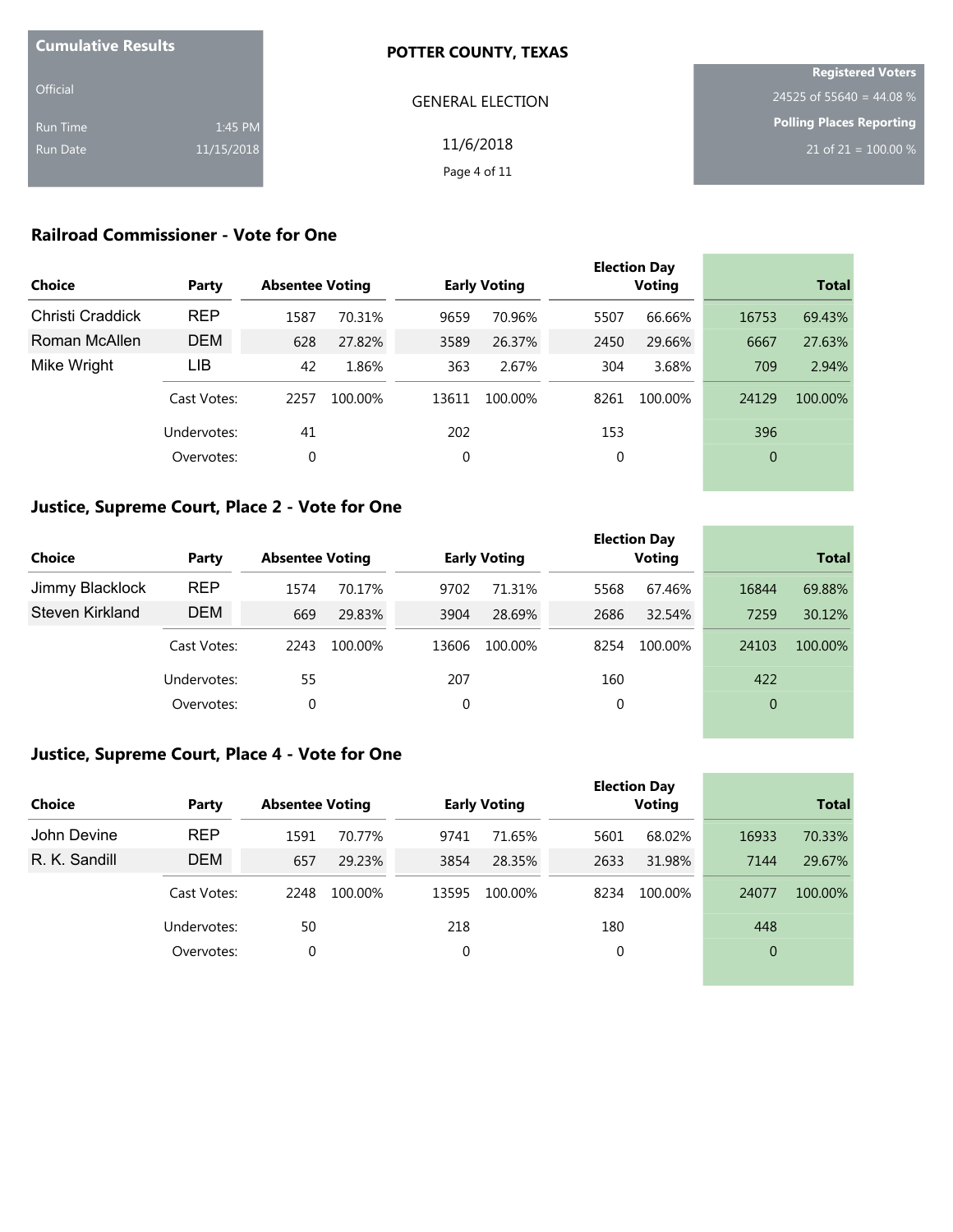| <b>Cumulative Results</b> |            | <b>POTTER COUNTY, TEXAS</b> |                          |
|---------------------------|------------|-----------------------------|--------------------------|
|                           |            |                             | <b>Registered Voters</b> |
| <b>Official</b>           |            | <b>GENERAL ELECTION</b>     | 24525 of 55640 = 44.08 % |
| <b>Run Time</b>           | 1:45 PM    |                             | Polling Places Reporting |
| Run Date                  | 11/15/2018 | 11/6/2018                   | 21 of 21 = $100.00\%$    |
|                           |            | Page 5 of 11                |                          |

# **Justice, Supreme Court, Place 6 - Vote for One**

| <b>Choice</b> | Party       | <b>Absentee Voting</b> |         |       | <b>Early Voting</b> |      | <b>Election Day</b><br><b>Voting</b> |          | <b>Total</b> |
|---------------|-------------|------------------------|---------|-------|---------------------|------|--------------------------------------|----------|--------------|
| Jeff Brown    | <b>REP</b>  | 1604                   | 71.29%  | 9723  | 71.49%              | 5569 | 67.60%                               | 16896    | 70.14%       |
| Kathy Cheng   | <b>DEM</b>  | 646                    | 28.71%  | 3877  | 28.51%              | 2669 | 32.40%                               | 7192     | 29.86%       |
|               | Cast Votes: | 2250                   | 100.00% | 13600 | 100.00%             | 8238 | 100.00%                              | 24088    | 100.00%      |
|               | Undervotes: | 48                     |         | 213   |                     | 176  |                                      | 437      |              |
|               | Overvotes:  | 0                      |         | 0     |                     | 0    |                                      | $\theta$ |              |
|               |             |                        |         |       |                     |      |                                      |          |              |

# **Presiding Judge, Court of Criminal Appeals - Vote for One**

| <b>Choice</b>                | Party       | <b>Absentee Voting</b> |         |       | <b>Early Voting</b> |      | <b>Election Day</b><br>Voting |       | <b>Total</b> |
|------------------------------|-------------|------------------------|---------|-------|---------------------|------|-------------------------------|-------|--------------|
| <b>Sharon Keller</b>         | <b>REP</b>  | 1585                   | 70.29%  | 9546  | 70.16%              | 5442 | 65.82%                        | 16573 | 68.68%       |
| Maria T. (Terri)<br>Jackson  | <b>DEM</b>  | 643                    | 28.51%  | 3731  | 27.42%              | 2542 | 30.75%                        | 6916  | 28.66%       |
| William Bryan<br>Strange III | LIB         | 27                     | 1.20%   | 330   | 2.43%               | 284  | 3.43%                         | 641   | 2.66%        |
|                              | Cast Votes: | 2255                   | 100.00% | 13607 | 100.00%             | 8268 | 100.00%                       | 24130 | 100.00%      |
|                              | Undervotes: | 41                     |         | 206   |                     | 146  |                               | 393   |              |
|                              | Overvotes:  | 2                      |         | 0     |                     | 0    |                               | 2     |              |

# **Judge, Court of Criminal Appeals, Place 7 - Vote for One**

| <b>Choice</b>            | Party       | <b>Absentee Voting</b> |         |       | <b>Early Voting</b> |          | <b>Election Day</b><br><b>Voting</b> |                | <b>Total</b> |
|--------------------------|-------------|------------------------|---------|-------|---------------------|----------|--------------------------------------|----------------|--------------|
| Barbara Parker<br>Hervey | <b>REP</b>  | 1599                   | 71.29%  | 9811  | 72.20%              | 5603     | 68.01%                               | 17013          | 70.68%       |
| Ramona Franklin          | <b>DEM</b>  | 644                    | 28.71%  | 3777  | 27.80%              | 2636     | 31.99%                               | 7057           | 29.32%       |
|                          | Cast Votes: | 2243                   | 100.00% | 13588 | 100.00%             | 8239     | 100.00%                              | 24070          | 100.00%      |
|                          | Undervotes: | 55                     |         | 225   |                     | 175      |                                      | 455            |              |
|                          | Overvotes:  | 0                      |         | 0     |                     | $\Omega$ |                                      | $\overline{0}$ |              |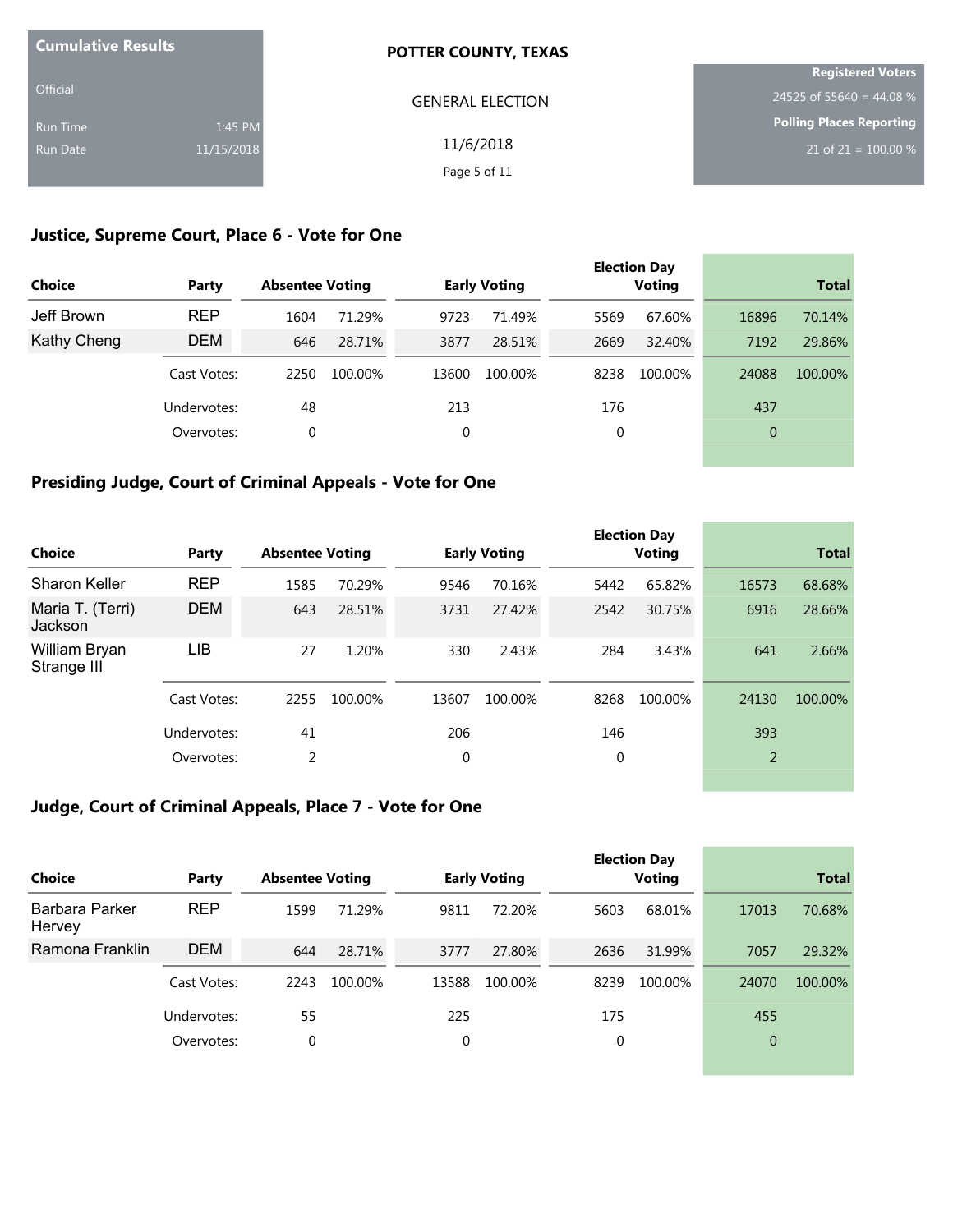| <b>Cumulative Results</b> |            | <b>POTTER COUNTY, TEXAS</b> |                          |
|---------------------------|------------|-----------------------------|--------------------------|
|                           |            |                             | <b>Registered Voters</b> |
| Official                  |            | <b>GENERAL ELECTION</b>     | 24525 of 55640 = 44.08 % |
| <b>Run Time</b>           | 1:45 PM    |                             | Polling Places Reporting |
| <b>Run Date</b>           | 11/15/2018 | 11/6/2018                   | 21 of 21 = $100.00\%$    |
|                           |            | Page 6 of 11                |                          |

# **Judge, Court of Criminal Appeals, Place 8 - Vote for One**

| <b>Choice</b>      | Party       | <b>Absentee Voting</b> |         |       | <b>Early Voting</b> |      | <b>Election Day</b><br><b>Voting</b> |       | <b>Total</b> |
|--------------------|-------------|------------------------|---------|-------|---------------------|------|--------------------------------------|-------|--------------|
| Michelle Slaughter | <b>REP</b>  | 1664                   | 87.17%  | 10228 | 82.22%              | 5918 | 80.58%                               | 17810 | 82.10%       |
| Mark Ash           | LIB         | 245                    | 12.83%  | 2212  | 17.78%              | 1426 | 19.42%                               | 3883  | 17.90%       |
|                    | Cast Votes: | 1909                   | 100.00% | 12440 | 100.00%             | 7344 | 100.00%                              | 21693 | 100.00%      |
|                    | Undervotes: | 389                    |         | 1373  |                     | 1070 |                                      | 2832  |              |
|                    | Overvotes:  | 0                      |         | 0     |                     | 0    |                                      | 0     |              |
|                    |             |                        |         |       |                     |      |                                      |       |              |

### **State Senator, District 31 - Vote for One**

| Choice             | Party       | <b>Absentee Voting</b> |         |       | <b>Early Voting</b> |      | <b>Election Day</b><br>Voting |       | <b>Total</b> |
|--------------------|-------------|------------------------|---------|-------|---------------------|------|-------------------------------|-------|--------------|
| <b>Kel Seliger</b> | <b>REP</b>  | 1694                   | 88.41%  | 10373 | 81.74%              | 5986 | 79.95%                        | 18053 | 81.71%       |
| Jack B. Westbrook  | <b>LIB</b>  | 222                    | 11.59%  | 2318  | 18.26%              | 1501 | 20.05%                        | 4041  | 18.29%       |
|                    | Cast Votes: | 1916                   | 100.00% | 12691 | 100.00%             | 7487 | 100.00%                       | 22094 | 100.00%      |
|                    | Undervotes: | 382                    |         | 1122  |                     | 927  |                               | 2431  |              |
|                    | Overvotes:  | 0                      |         | 0     |                     | 0    |                               | 0     |              |

the control of the control of the control of

and the control of the control of the control of the control of the control of the control of the control of the

### **State Representative, District 87 - Vote for One**

|                   |             |                        |                     | <b>Election Day</b> |                  |
|-------------------|-------------|------------------------|---------------------|---------------------|------------------|
| <b>Choice</b>     | Party       | <b>Absentee Voting</b> | <b>Early Voting</b> | <b>Voting</b>       | <b>Total</b>     |
| <b>Four Price</b> | <b>REP</b>  | 100.00%<br>1676        | 11260<br>100.00%    | 100.00%<br>6636     | 19572<br>100.00% |
|                   | Cast Votes: | 1676<br>100.00%        | 11260<br>100.00%    | 6636<br>100.00%     | 19572<br>100.00% |
|                   | Undervotes: | 622                    | 2553                | 1778                | 4953             |
|                   | Overvotes:  | 0                      | $\mathbf 0$         | 0                   | $\overline{0}$   |
|                   |             |                        |                     |                     |                  |

# **Justice, 7th Court of Appeals District, Place 2 - Vote for One**

| <b>Choice</b> | Party       | <b>Absentee Voting</b> | <b>Early Voting</b> | <b>Election Day</b><br><b>Voting</b> | <b>Total</b>     |
|---------------|-------------|------------------------|---------------------|--------------------------------------|------------------|
| Judy Parker   | <b>REP</b>  | 1739<br>100.00%        | 10996<br>100.00%    | 100.00%<br>6498                      | 19233<br>100.00% |
|               | Cast Votes: | 1739<br>100.00%        | 10996<br>100.00%    | 6498<br>100.00%                      | 19233<br>100.00% |
|               | Undervotes: | 559                    | 2817                | 1916                                 | 5292             |
|               | Overvotes:  |                        | 0                   | 0                                    | $\overline{0}$   |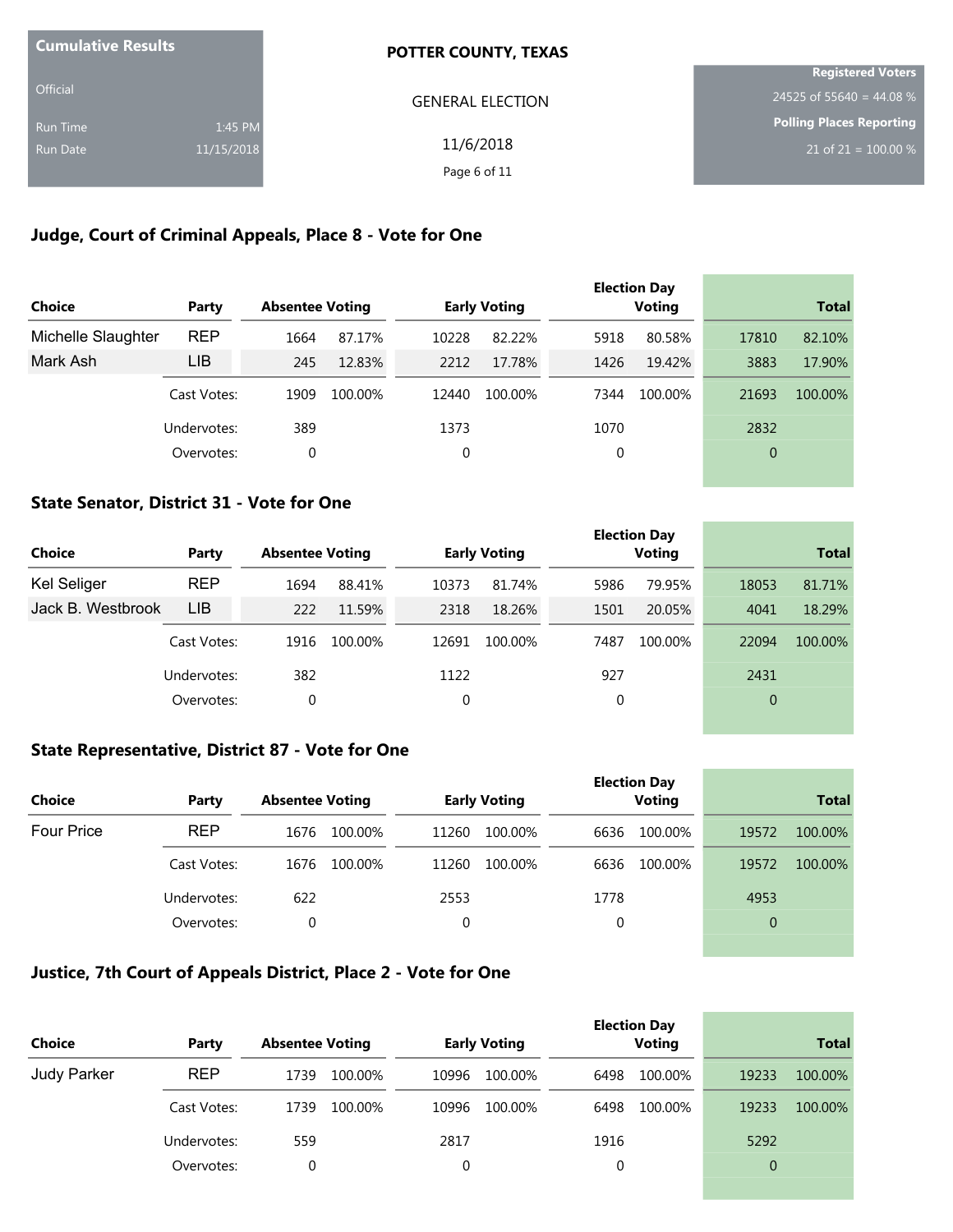| <b>Cumulative Results</b> |            | <b>POTTER COUNTY, TEXAS</b> |                          |
|---------------------------|------------|-----------------------------|--------------------------|
|                           |            |                             | <b>Registered Voters</b> |
| <b>Official</b>           |            | <b>GENERAL ELECTION</b>     | 24525 of 55640 = 44.08 % |
| Run Time                  | 1:45 PM    |                             | Polling Places Reporting |
| Run Date                  | 11/15/2018 | 11/6/2018                   | 21 of 21 = $100.00\%$    |
|                           |            | Page 7 of 11                |                          |

### **Justice, 7th Court of Appeals District, Place 3 - Vote for One**

| <b>Choice</b>     | Party       | <b>Absentee Voting</b> | <b>Early Voting</b> | <b>Election Day</b><br><b>Voting</b> | <b>Total</b>     |
|-------------------|-------------|------------------------|---------------------|--------------------------------------|------------------|
| <b>Pat Pirtle</b> | <b>REP</b>  | 1750<br>100.00%        | 10997<br>100.00%    | 100.00%<br>6463                      | 19210<br>100.00% |
|                   | Cast Votes: | 100.00%<br>1750        | 10997<br>100.00%    | 100.00%<br>6463                      | 19210<br>100.00% |
|                   | Undervotes: | 548                    | 2816                | 1951                                 | 5315             |
|                   | Overvotes:  | 0                      | 0                   | 0                                    | 0                |

#### **District Judge, 47th Judicial District - Vote for One**

| <b>Choice</b> | Party       | <b>Absentee Voting</b> |       | <b>Early Voting</b> |      | <b>Election Day</b><br><b>Voting</b> |                | <b>Total</b> |
|---------------|-------------|------------------------|-------|---------------------|------|--------------------------------------|----------------|--------------|
| Dan L. Schaap | <b>REP</b>  | 1713<br>100.00%        | 10933 | 100.00%             | 6418 | 100.00%                              | 19064          | 100.00%      |
|               | Cast Votes: | 100.00%<br>1713        | 10933 | 100.00%             | 6418 | 100.00%                              | 19064          | 100.00%      |
|               | Undervotes: | 585                    | 2880  |                     | 1996 |                                      | 5461           |              |
|               | Overvotes:  | 0                      | 0     |                     | 0    |                                      | $\overline{0}$ |              |

#### **District Judge, 181st Judicial District - Vote for One**

| Choice        | Party       | <b>Absentee Voting</b> | <b>Early Voting</b> | <b>Election Day</b><br><b>Voting</b> | <b>Total</b>     |
|---------------|-------------|------------------------|---------------------|--------------------------------------|------------------|
| John B. Board | <b>REP</b>  | 1707<br>100.00%        | 10942<br>100.00%    | 100.00%<br>6410                      | 19059<br>100.00% |
|               | Cast Votes: | 100.00%<br>1707        | 100.00%<br>10942    | 100.00%<br>6410                      | 19059<br>100.00% |
|               | Undervotes: | 591                    | 2871                | 2004                                 | 5466             |
|               | Overvotes:  | 0                      | 0                   | 0                                    | $\overline{0}$   |

the control of the control of the control of the control of the control of the control of

and the control of the control of the control of the control of the control of the control of the control of the

### **District Judge, 251st Judicial District - Vote for One**

| <b>Choice</b>            | Party       | <b>Absentee Voting</b> |         |       | <b>Early Voting</b> |      | <b>Election Day</b><br><b>Voting</b> |                | <b>Total</b> |
|--------------------------|-------------|------------------------|---------|-------|---------------------|------|--------------------------------------|----------------|--------------|
| Ana Elizabeth<br>Estevez | <b>REP</b>  | 1727                   | 100.00% | 11077 | 100.00%             | 6502 | 100.00%                              | 19306          | 100.00%      |
|                          | Cast Votes: | 1727                   | 100.00% | 11077 | 100.00%             | 6502 | 100.00%                              | 19306          | 100.00%      |
|                          | Undervotes: | 571                    |         | 2736  |                     | 1912 |                                      | 5219           |              |
|                          | Overvotes:  | 0                      |         | 0     |                     | 0    |                                      | $\overline{0}$ |              |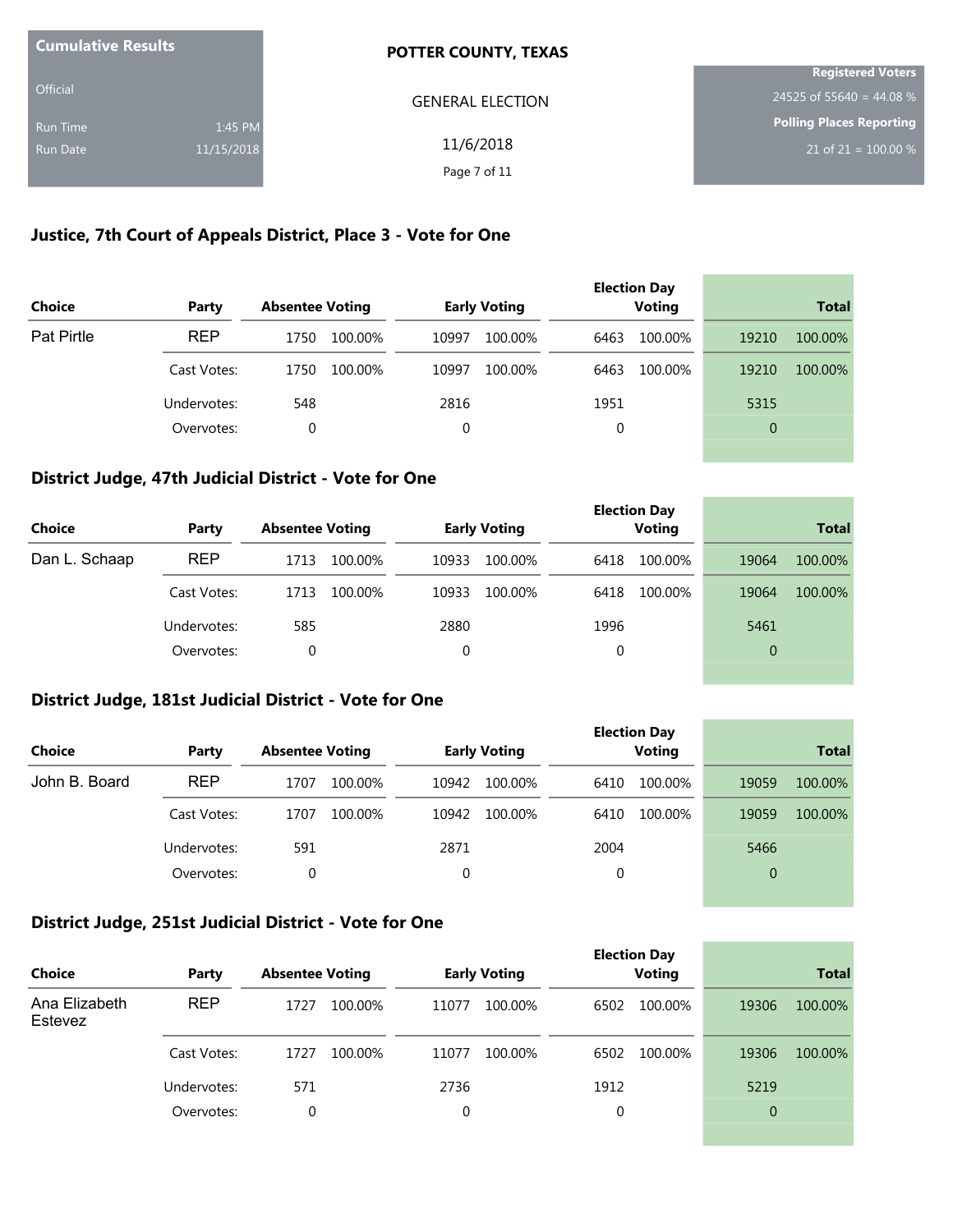| <b>Cumulative Results</b> |            | <b>POTTER COUNTY, TEXAS</b> |                          |
|---------------------------|------------|-----------------------------|--------------------------|
|                           |            |                             | <b>Registered Voters</b> |
| <b>Official</b>           |            | <b>GENERAL ELECTION</b>     | 24525 of 55640 = 44.08 % |
| Run Time                  | 1:45 PM    |                             | Polling Places Reporting |
| Run Date                  | 11/15/2018 | 11/6/2018                   | 21 of 21 = $100.00\%$    |
|                           |            | Page 8 of 11                |                          |

### **District Judge, 320th Judicial District - Vote for One**

| Choice                 | Party       | <b>Absentee Voting</b> |         |       | <b>Early Voting</b> |          | <b>Election Day</b><br><b>Voting</b> |                | <b>Total</b> |
|------------------------|-------------|------------------------|---------|-------|---------------------|----------|--------------------------------------|----------------|--------------|
| Pamela Cook Sirmon REP |             | 1633                   | 100.00% | 10936 | 100.00%             | 6389     | 100.00%                              | 18958          | 100.00%      |
|                        | Cast Votes: | 1633                   | 100.00% | 10936 | 100.00%             | 6389     | 100.00%                              | 18958          | 100.00%      |
|                        | Undervotes: | 665                    |         | 2877  |                     | 2025     |                                      | 5567           |              |
|                        | Overvotes:  | $\Omega$               |         | 0     |                     | $\Omega$ |                                      | $\overline{0}$ |              |

# **County Judge - Vote for One**

| <b>Choice</b> | Party       | <b>Absentee Voting</b> | <b>Early Voting</b> | <b>Election Day</b><br><b>Voting</b> | <b>Total</b>     |
|---------------|-------------|------------------------|---------------------|--------------------------------------|------------------|
| Nancy Tanner  | <b>REP</b>  | 100.00%<br>1666        | 11129<br>100.00%    | 100.00%<br>6481                      | 19276<br>100.00% |
|               | Cast Votes: | 100.00%<br>1666        | 100.00%<br>11129    | 100.00%<br>6481                      | 19276<br>100.00% |
|               | Undervotes: | 632                    | 2684                | 1933                                 | 5249             |
|               | Overvotes:  | 0                      | 0                   | 0                                    | $\overline{0}$   |
|               |             |                        |                     |                                      |                  |

### **Judge, County Court at Law, No. 1 - Vote for One**

|                    |             |                        |         |       |                     |      | <b>Election Day</b> |                |              |
|--------------------|-------------|------------------------|---------|-------|---------------------|------|---------------------|----------------|--------------|
| <b>Choice</b>      | Party       | <b>Absentee Voting</b> |         |       | <b>Early Voting</b> |      | <b>Voting</b>       |                | <b>Total</b> |
| <b>Walt Weaver</b> | <b>REP</b>  | 1629                   | 100.00% | 10969 | 100.00%             | 6403 | 100.00%             | 19001          | 100.00%      |
|                    | Cast Votes: | 1629                   | 100.00% | 10969 | 100.00%             | 6403 | 100.00%             | 19001          | 100.00%      |
|                    | Undervotes: | 669                    |         | 2844  |                     | 2011 |                     | 5524           |              |
|                    | Overvotes:  | 0                      |         | 0     |                     | 0    |                     | $\overline{0}$ |              |
|                    |             |                        |         |       |                     |      |                     |                |              |

\_\_\_\_\_\_\_

### **Judge, County Court at Law, No. 2 - Vote for One**

|               |             |                        |                     | <b>Election Day</b> |                  |
|---------------|-------------|------------------------|---------------------|---------------------|------------------|
| <b>Choice</b> | Party       | <b>Absentee Voting</b> | <b>Early Voting</b> | <b>Voting</b>       | <b>Total</b>     |
| Matt Hand     | <b>REP</b>  | 1632<br>100.00%        | 10952<br>100.00%    | 6387<br>100.00%     | 18971<br>100.00% |
|               | Cast Votes: | 100.00%<br>1632        | 10952<br>100.00%    | 100.00%<br>6387     | 100.00%<br>18971 |
|               | Undervotes: | 666                    | 2861                | 2027                | 5554             |
|               | Overvotes:  | $\Omega$               |                     | 0                   | 0                |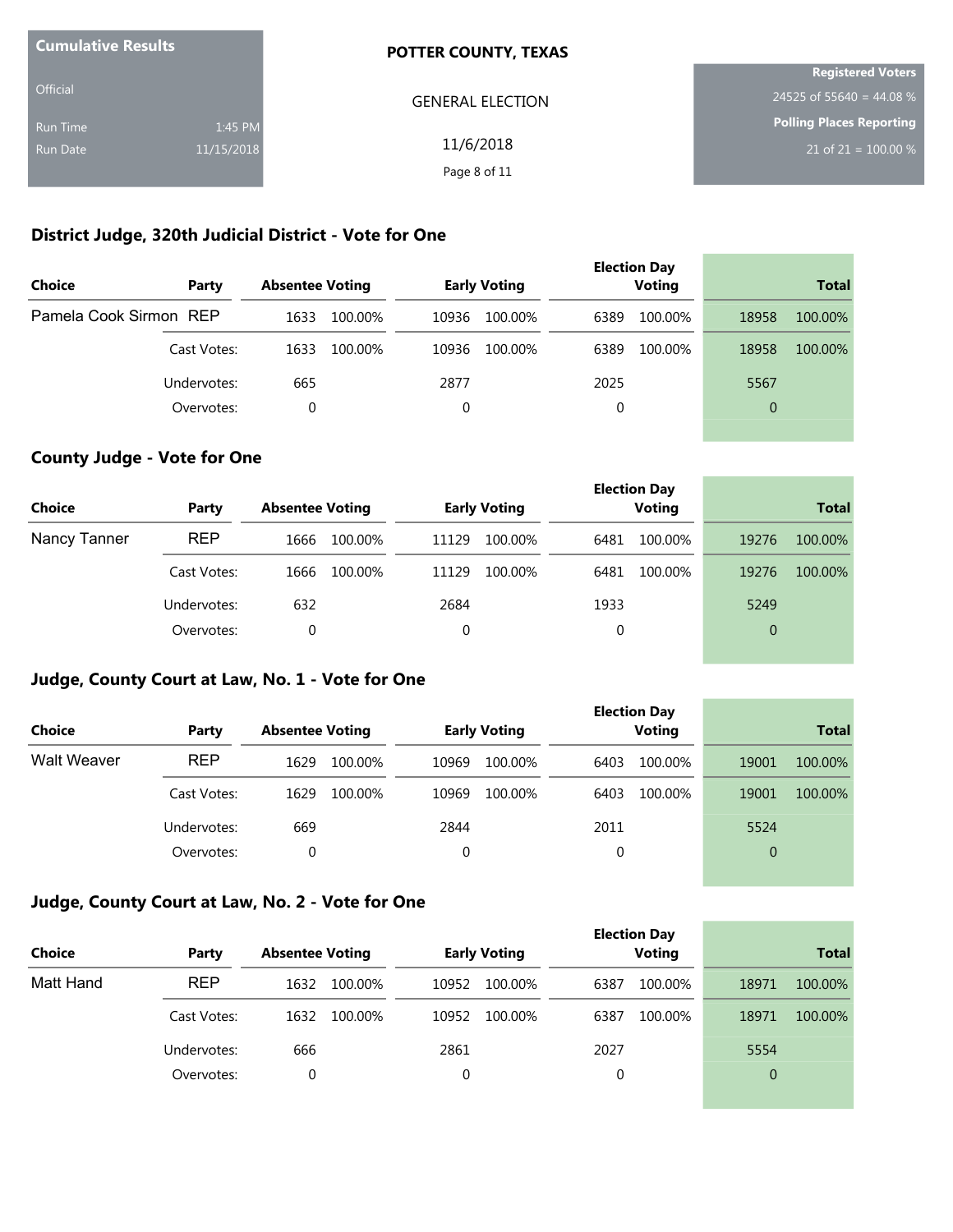| <b>Cumulative Results</b> |            | <b>POTTER COUNTY, TEXAS</b> |                                 |
|---------------------------|------------|-----------------------------|---------------------------------|
|                           |            |                             | <b>Registered Voters</b>        |
| <b>Official</b>           |            | <b>GENERAL ELECTION</b>     | 24525 of 55640 = 44.08 %        |
| Run Time                  | 1:45 PM    |                             | <b>Polling Places Reporting</b> |
| Run Date                  | 11/15/2018 | 11/6/2018                   | 21 of 21 = $100.00\%$           |
|                           |            | Page 9 of 11                |                                 |

# **District Clerk - Vote for One**

| <b>Choice</b>        | Party       | <b>Absentee Voting</b> | <b>Early Voting</b> | <b>Election Day</b><br><b>Voting</b> | <b>Total</b>     |
|----------------------|-------------|------------------------|---------------------|--------------------------------------|------------------|
| <b>Carley Snider</b> | <b>REP</b>  | 1637<br>100.00%        | 10910<br>100.00%    | 6373<br>100.00%                      | 18920<br>100.00% |
|                      | Cast Votes: | 1637<br>100.00%        | 100.00%<br>10910    | 6373<br>100.00%                      | 18920<br>100.00% |
|                      | Undervotes: | 661                    | 2903                | 2041                                 | 5605             |
|                      | Overvotes:  | 0                      | 0                   | 0                                    | $\overline{0}$   |

# **County Clerk - Vote for One**

| <b>Choice</b> | Party       | <b>Absentee Voting</b> | <b>Early Voting</b> | <b>Election Day</b><br><b>Voting</b> | <b>Total</b>     |
|---------------|-------------|------------------------|---------------------|--------------------------------------|------------------|
| Julie Smith   | <b>REP</b>  | 100.00%<br>1640        | 100.00%<br>10956    | 100.00%<br>6419                      | 100.00%<br>19015 |
|               | Cast Votes: | 100.00%<br>1640        | 10956<br>100.00%    | 100.00%<br>6419                      | 100.00%<br>19015 |
|               | Undervotes: | 658                    | 2857                | 1995                                 | 5510             |
|               | Overvotes:  | 0                      |                     | 0                                    | 0                |

### **County Treasurer - Vote for One**

| <b>Choice</b>  | Party       | <b>Absentee Voting</b> |         |             | <b>Early Voting</b> |      | <b>Election Day</b><br><b>Voting</b> |                | <b>Total</b> |
|----------------|-------------|------------------------|---------|-------------|---------------------|------|--------------------------------------|----------------|--------------|
| Leann Jennings | <b>REP</b>  | 1623                   | 100.00% | 10909       | 100.00%             | 6398 | 100.00%                              | 18930          | 100.00%      |
|                | Cast Votes: | 1623                   | 100.00% | 10909       | 100.00%             | 6398 | 100.00%                              | 18930          | 100.00%      |
|                | Undervotes: | 675                    |         | 2904        |                     | 2016 |                                      | 5595           |              |
|                | Overvotes:  | 0                      |         | $\mathbf 0$ |                     | 0    |                                      | $\overline{0}$ |              |
|                |             |                        |         |             |                     |      |                                      |                |              |

<u> Linda a Carl an t-An an t-An an t-An an t-</u>

\_\_\_\_\_\_\_\_

 $\overline{\phantom{a}}$ 

# **County Commissioner, Precinct No. 2 - Vote for One**

| <b>Choice</b> | Party       | <b>Absentee Voting</b> | <b>Early Voting</b> | <b>Election Day</b><br><b>Voting</b> | <b>Total</b>    |
|---------------|-------------|------------------------|---------------------|--------------------------------------|-----------------|
| Mercy Murguia | <b>DEM</b>  | 121<br>100.00%         | 909<br>100.00%      | 100.00%<br>804                       | 100.00%<br>1834 |
|               | Cast Votes: | 100.00%<br>121         | 100.00%<br>909      | 100.00%<br>804                       | 100.00%<br>1834 |
|               | Undervotes: | 114                    | 683                 | 489                                  | 1286            |
|               | Overvotes:  | 0                      | 0                   | 0                                    | $\overline{0}$  |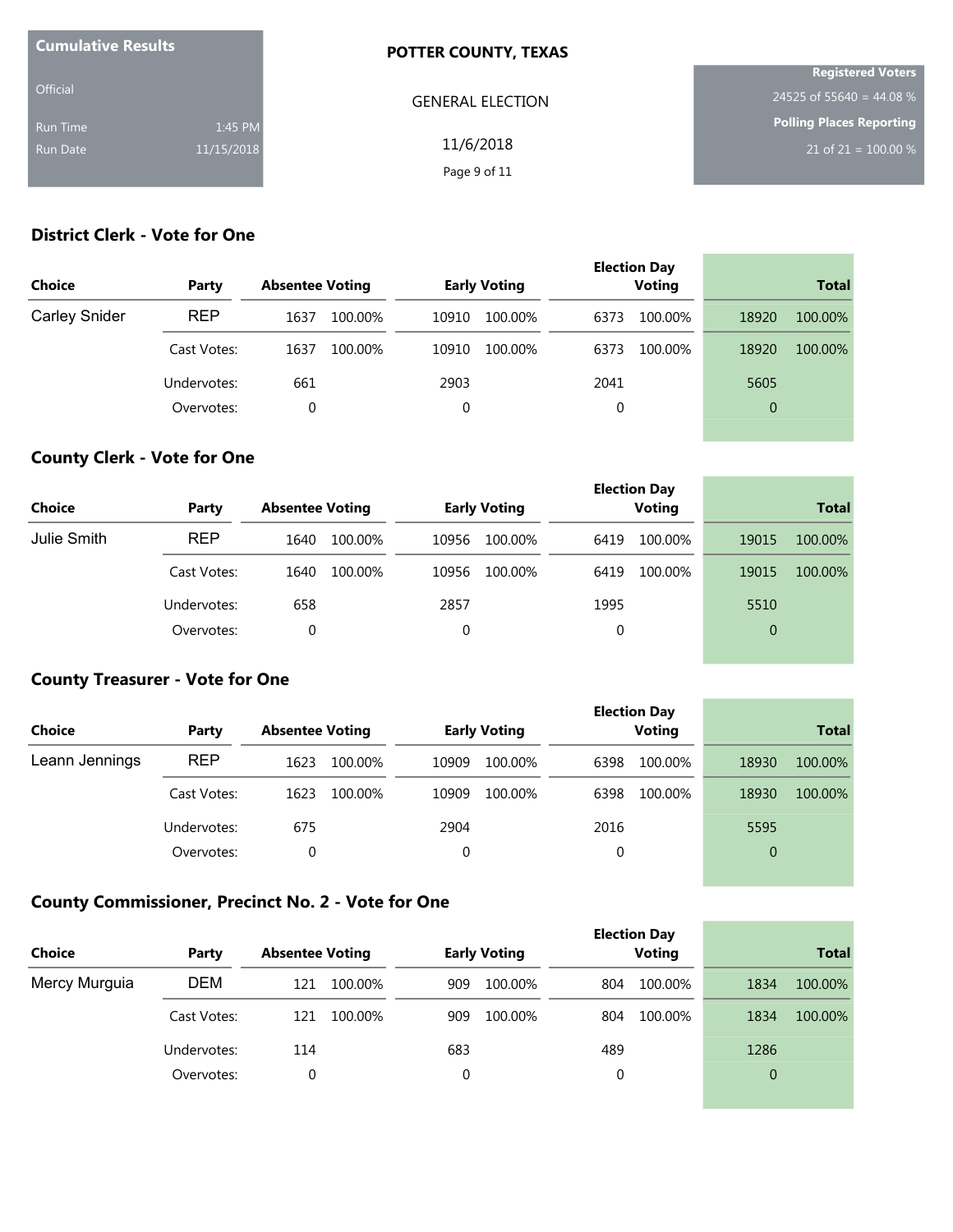| <b>Cumulative Results</b> |            | POTTER COUNTY, TEXAS    |                                 |
|---------------------------|------------|-------------------------|---------------------------------|
|                           |            |                         | <b>Registered Voters</b>        |
| <b>Official</b>           |            | <b>GENERAL ELECTION</b> | 24525 of 55640 = 44.08 %        |
| <b>Run Time</b>           | 1:45 PM    |                         | <b>Polling Places Reporting</b> |
| Run Date                  | 11/15/2018 | 11/6/2018               | 21 of 21 = $100.00\%$           |
|                           |            | Page 10 of 11           |                                 |

### **County Commissioner, Precinct No. 4 - Vote for One**

| Choice          | Party       | <b>Absentee Voting</b> | <b>Early Voting</b> | <b>Election Day</b><br><b>Voting</b> | <b>Total</b>    |
|-----------------|-------------|------------------------|---------------------|--------------------------------------|-----------------|
| Alphonso Vaughn | <b>DEM</b>  | 100.00%<br>195         | 100.00%<br>936      | 100.00%<br>897                       | 100.00%<br>2028 |
|                 | Cast Votes: | 100.00%<br>195         | 100.00%<br>936      | 100.00%<br>897                       | 2028<br>100.00% |
|                 | Undervotes: | 97                     | 533                 | 435                                  | 1065            |
|                 | Overvotes:  | 0                      | 0                   | 0                                    | 0               |

#### **Justice of the Peace, Precinct No. 1 - Vote for One**

| <b>Choice</b> | Party       | <b>Absentee Voting</b> | <b>Early Voting</b> | <b>Election Day</b><br><b>Voting</b> | <b>Total</b>    |
|---------------|-------------|------------------------|---------------------|--------------------------------------|-----------------|
| Debbie Horn   | <b>REP</b>  | 100.00%<br>645         | 100.00%<br>4166     | 100.00%<br>1986                      | 100.00%<br>6797 |
|               | Cast Votes: | 100.00%<br>645         | 100.00%<br>4166     | 100.00%<br>1986                      | 6797<br>100.00% |
|               | Undervotes: | 251                    | 1058                | 457                                  | 1766            |
|               | Overvotes:  |                        | 0                   | 0                                    | 0               |

and the control of the control of the control of the control of the control of the control of the control of the

#### **Justice of the Peace, Precinct No. 2 - Vote for One**

|                |             |                        |         |      |                     |      | <b>Election Day</b> |                |              |
|----------------|-------------|------------------------|---------|------|---------------------|------|---------------------|----------------|--------------|
| <b>Choice</b>  | Party       | <b>Absentee Voting</b> |         |      | <b>Early Voting</b> |      | Voting              |                | <b>Total</b> |
| Robert Taylor  | <b>REP</b>  | 156                    | 68.12%  | 858  | 54.44%              | 599  | 47.17%              | 1613           | 52.46%       |
| Claudia Griego | <b>DEM</b>  | 73                     | 31.88%  | 718  | 45.56%              | 671  | 52.83%              | 1462           | 47.54%       |
|                | Cast Votes: | 229                    | 100.00% | 1576 | 100.00%             | 1270 | 100.00%             | 3075           | 100.00%      |
|                | Undervotes: | 6                      |         | 16   |                     | 23   |                     | 45             |              |
|                | Overvotes:  | 0                      |         | 0    |                     | 0    |                     | $\overline{0}$ |              |
|                |             |                        |         |      |                     |      |                     |                |              |

### **Justice of the Peace, Precinct No. 3 - Vote for One**

| Choice       | Party       | <b>Absentee Voting</b> | <b>Early Voting</b> | <b>Election Day</b><br><b>Voting</b> | <b>Total</b>    |
|--------------|-------------|------------------------|---------------------|--------------------------------------|-----------------|
| Gary Jackson | <b>REP</b>  | 674<br>100.00%         | 100.00%<br>4838     | 100.00%<br>2949                      | 100.00%<br>8461 |
|              | Cast Votes: | 100.00%<br>674         | 100.00%<br>4838     | 100.00%<br>2949                      | 8461<br>100.00% |
|              | Undervotes: | 201                    | 690                 | 397                                  | 1288            |
|              | Overvotes:  | 0                      | 0                   | 0                                    | $\Omega$        |